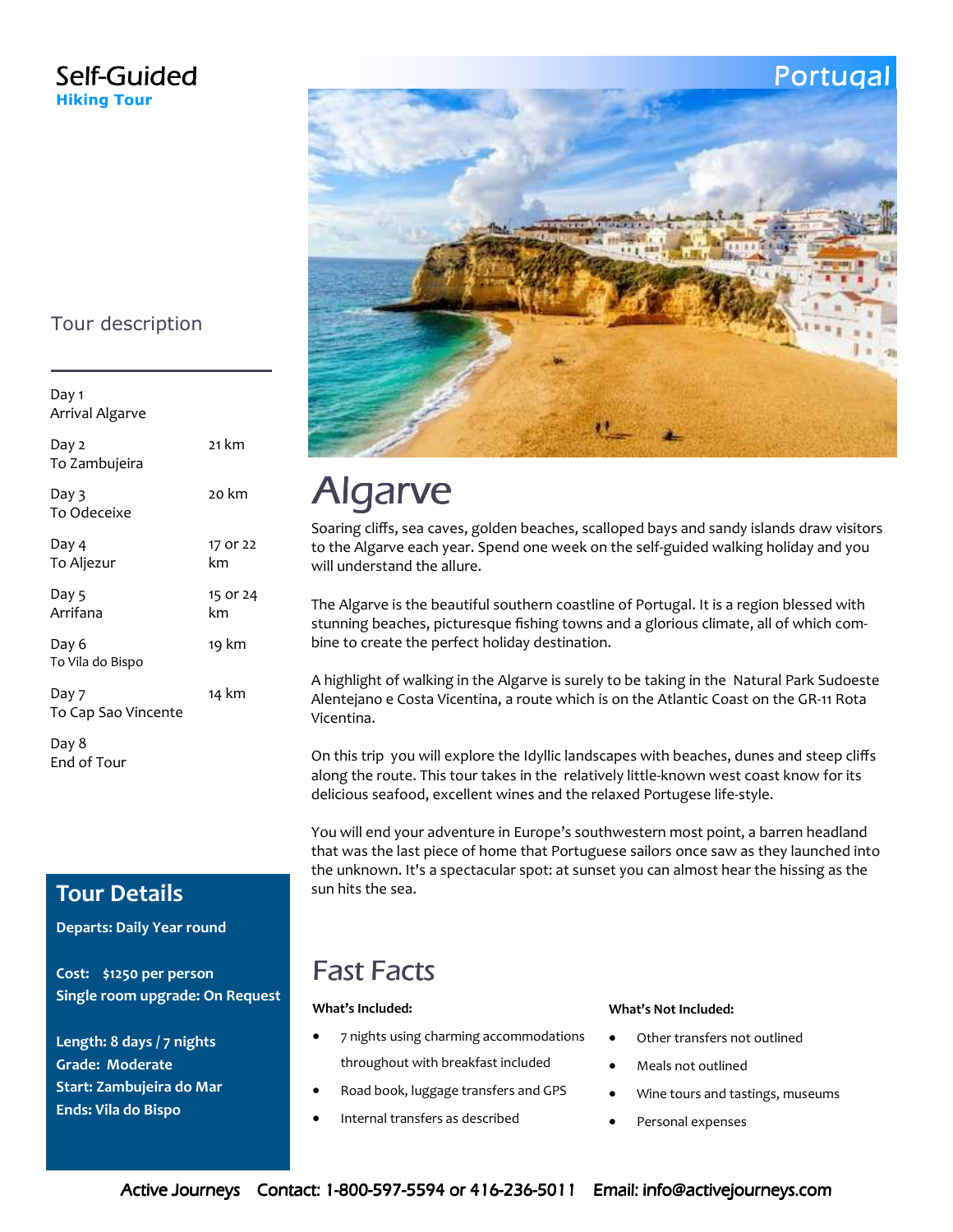## **ITINERARY**

#### **Day 1: Arrival in the Algarve**

On your own to the coastal village of Zambujeira do Mar.

#### **Day 2: Almograve – Zambujeira**

This morning you start off with a short taxi transfer to the village of Almograve. Your 7-hour walk along the way-marked foot path "Rota Vicentina" takes you along the coast, via Cavalheiro and the lighthouse at Cape Sardao, enjoying the spectacular cliffs on the way back to Zambujeira de Mar. If you feel a bit tired, just ask the taxi driver to drop you off in Cavalheiro (cutting out 9 km) Challenge: 5-6 hrs. 20.7 km, 175m ascent.

#### **Day 3: Zambujeira - Odeceixe**

Today you follow again part of the Rota Vicentina along the coast. Rolling dunes alternate with rocky shores where storks nest. Along beaches, by way of the fishing village at Azenha do Mar, you do a 5-hour walk to reach the rural town of Odeceixe. *Challenge: 5-6 hrs 20 km, 220m ascent.*

#### **Day 4: Odeceixe - Aljezur**

Today you follow the Rota Vicentina inland to the Medieval town of Aljezur. First you follow rural tracks and quiet tarmac lanes, winding through farmed fields. Then through an open landscape of heather and fragrant shrubs. If you prefer the coast, you can take a detour to Praia Amoreira, spend some time there and then order a taxi (not incl. only 5km). Your modern hotel in Aljezur has a small swimming pool and is conveniently close to one of the best restaurants in town.

*Challenge: 5/6 hrs, 17.5/22km, 145/150 m ascent.* 

#### **Day 5: Walking route from Arrifana**

Again, your route choice for the day will depend on the tides, but whatever you do, the day starts with a short taxi ride to the fishing village of Arrifana. If tides are low, you can walk along rocky strands and sandy beaches. If water levels are high, you take an alternate route further inland via Bordeira to Carrapateira. Afternoon transfer to your accommodation

*Challenge:* 5/7 hrs, 15.5/19/24 km, 175/325 m ascent.

#### **Day 6: From Carrapateira to Vila do Bispo**

After a short transfer to Carrapateira, you walk from the hotel in Carrapateira to the hotel in Vila do Obispo. In between sections on the coast and others inland, depending on the tides. Near the start of the walk, you'll have a good chance of spotting fishermen perched high on the cliffs. Your route ends in historic Vila do Bispo, where you sepnd the night at a lovely hotel with indoor swimming pool and sauna.

*Challenge: 6-6.5 hrs, 19 km, 400 m ascent.* 

#### **Day 7: Cape Sao Vicente**

The last hike takes you through pastures and fields to the most South-western point of Portugal. You walk along a flat track and narrow fishermen's paths above rocky shores. If the weather is warm, option of stopping for a swim at 'Praia do Ponto Ruiva'. This last walk of the trip ends at windy Cape Sao Vicente with sweeping views of the ocean. Taxi transfer back to your hotel in Vila do Bispo. *Challenge: 4-4.5 hrs, 14 km, 150 m ascent.* 

#### **Day 8: End of program**

After breakfast your arrangement ends.